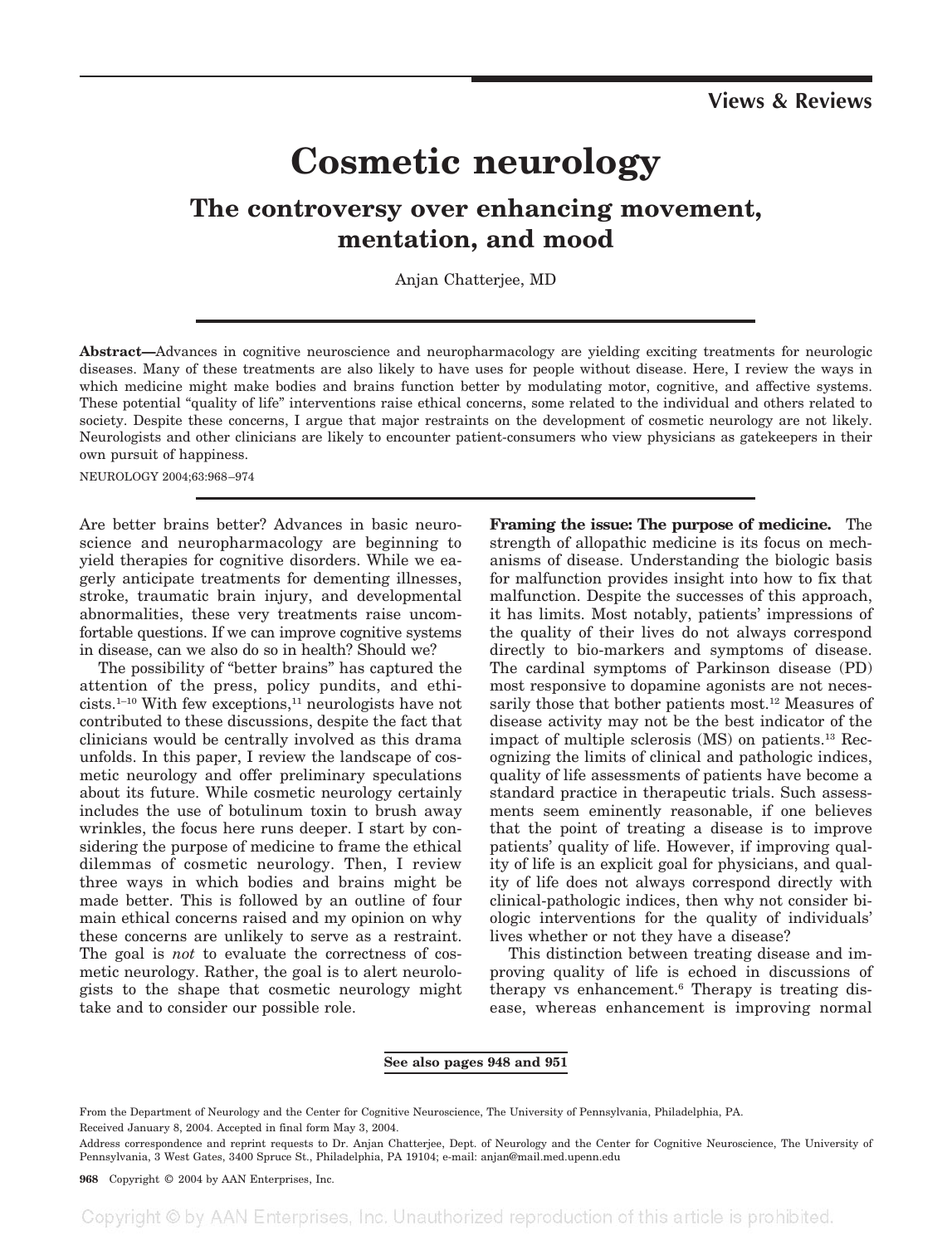abilities. Most people would probably agree that therapy is desirable. By contrast, enhancing normal abilities gives pause to many. Fukayama $14$  opines that "the original purpose of medicine is to heal the sick, not turn healthy people into gods." He suggests that public policy should restrict research for enhancement.

On scrutiny, the distinction between therapy and enhancement can be vague particularly when the notion of "disease" lacks clear boundaries. For example, if individuals of short stature can be "treated" with growth hormone, $15$  does it matter if they are short because of a growth hormone deficiency or because of other reasons?16 Additionally, the idea of promoting research for therapy and restricting it for enhancement misses the point that research in one often applies to the other. Distinguishing between therapy and enhancement may avoid tackling what is perhaps a more difficult question. If one purpose of medicine is to improve the quality of life of individuals who happen to be sick, then should medical knowledge be applied to those who happen to be healthy?

**Better bodies and brains.** The prospects for better bodies and brains fall into three general categories: improvement of motor systems, attention, learning and memory, and mood and affect. With the current and future impact of aging in our society, these prospects are particularly germane. Some interventions like alcohol, tobacco, and caffeine have been available for a long time. Many others are on the horizon. For novel medications, the effects in clinical populations are often not known and their efficacy and safety in healthy individuals are now unexplored. However, for purposes of this discussion, we can anticipate that such interventions will eventually be available, relatively efficacious, and safe.

**Movement.** Medicine can make people stronger, swifter, and more enduring. While some of these interventions might not be considered "neurologic" as narrowly conceived, I mention them because neurologists treat muscle disorders, and innovative interventions for these diseases may generalize to the normal state.

Professional athletes use anabolic steroids to improve their strength and quickness. Beyond steroids, new ways of improving motor performances are being developed. Insulin-like growth factor (IGF) produced by the liver may improve the quality of life of people without disease. IGF given to men over the age of 60 for 6 months increased their muscle mass, decreased body fat, and improved skin elasticity.17 In mice, injection of recombinant viruses containing the *IFG-1* gene directly into muscle also increased muscle mass and strength and prevented declines observed in untreated old mice.<sup>18</sup>

Maximizing blood oxygenation optimizes muscle activity and enhances athletic performance. In the 1970s and 1980s, athletes trained at high altitudes

and used autologous blood transfusions to increase their oxygen carrying capacities.19 Since the 1980s, human erythropoietin (EPO) has been produced to treat anemia. EPO has become a new form of athletic "doping."19,20 Similarly, new transfusion methods, motivated by blood supply shortages and contaminants, may have implications for performance when endurance is critical.19

Finally, the acquisition of motor skills may be improved by medications developed to enhance neural plasticity. For example, amphetamines in small doses promote plasticity and accelerate motor learning.21,22 Their effects are most pronounced when paired with training as seen in patients with weakness following stroke. Could amphetamines also be used in normal subjects at the time of skilled motor learning, such as learning to swim, ski, or play the piano?

**Mentation.** We now have unprecedented therapeutic options for degenerative and developmental cognitive disorders, with more on the way. Currently available treatments most often modulate catecholamine and cholinergic systems.

The effects of amphetamines on plasticity in motor systems may generalize to cognitive systems. Amphetamines improve the effects of speech therapy in aphasic patients.23 Might similar effects occur in normal subjects? Modafinil improves arousal and ameliorates deficits of sustained attention associated with sleep deprivation.<sup>24,25</sup> Methylphenidate is used widely to improve attention, concentration, spatial working memory, and planning.<sup>26,27</sup> Students commonly use amphetamines despite the fact that it may also impair previously established performance.28,29 Newer non-addictive drugs such as atomoxetine are likely to increase off-label use of such medications.

Cholinesterase inhibitors also improve attention and memory. These medications are used widely in AD, and their use in older individuals is on the rise. The reticence for enhancement and enthusiasm for therapy is reflected in the recasting of diagnostic designations of "age-associated memory impairment" to "mild cognitive impairment." The effects of cholinesterase inhibitors on normal subjects are not well studied. However, one intriguing report suggests an effect in the setting of highly skilled performance. Yesavage et al.<sup>30</sup> reported that commercial pilots taking 5 mg of donepezil for 1 month performed better than pilots on placebo on demanding Cessna 172 flight simulation tasks, particularly when responding to emergencies.

Two new classes of drugs for memory, ampakines and cyclic AMP response element binding protein (CREB) modulators, are on the horizon.31 These drugs capitalize on recent advances in understanding of the intracellular events that contribute to structural neural changes associated with the acquisition of long-term memory.

Facilitation of glutamatergic transmission pro-

**September (2 of 2) 2004** NEUROLOGY 63 **969**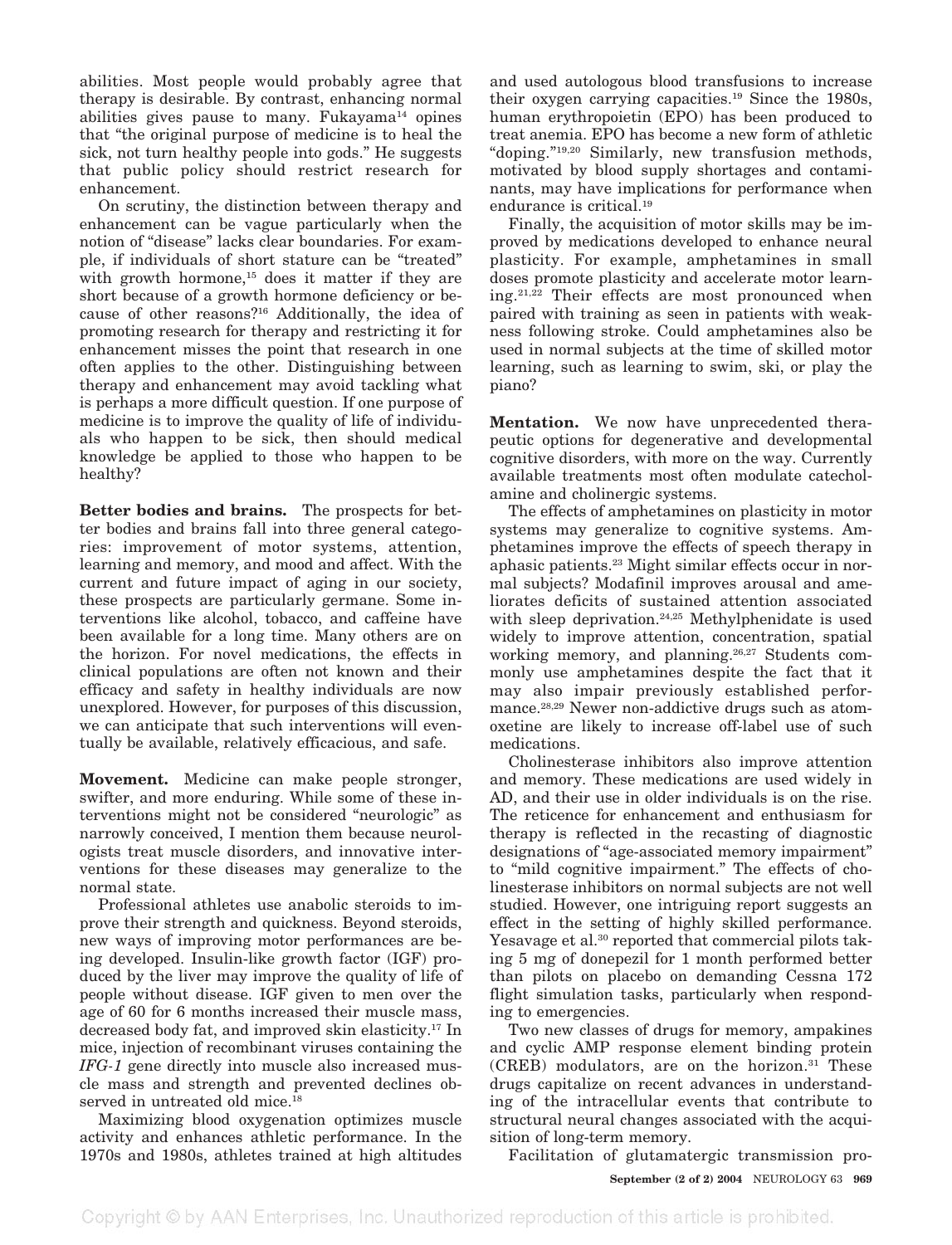motes long-term potentiation, presumed to foster synaptic plasticity and memory formation. Ampakines augment AMPA-type glutamate receptors by depolarizing postsynaptic membranes in response to glutamate. Because NMDA receptors crucial to induction of long-term potentiation<sup>32</sup> are sensitive to this depolarization, ampakines are thought to facilitate the acquisition and consolidation of new memories (see for review).33 Early studies show that ampakines improve memory in rats<sup>34,35</sup> and normal humans.36 The NMDA receptors themselves may ultimately be a target of genetic modification. Mice genetically altered to overexpress NMDA receptors have superior learning and memory abilities.<sup>37</sup>

Neurogenetic studies suggest that CREB is a critical molecular "switch" in forming long-term memories.38 Gene expression is promoted by activation of CREB, which itself is dependent on NMDA receptor activation. Specific protein kinases activate CREB. CREB then sets off a transcription cascade, which produces specific structural changes at the synapse. Drosophila genetically altered to overexpress CREB demonstrate long-term conditioning to odor-shock pairings after only one exposure, a conditioning that normally takes 10 trials.<sup>39</sup> Similar effects are seen in mammals.40 Mice given rolipram, a phosphodiesterase inhibitor, which enhances CREB, form long-term memories in fewer than half the trials needed by untreated mice.38

**Mood and affect.** The aisles of almost any local drug store testify to the public's appetite for mood regulators, such as St. John's Wort, kava kava, and valerian. Anti-depressants, most notably selective serotonin reuptake inhibitors (SSRIs), are used widely for depression, but also for anxiety, obsessive compulsive, and oppositional behaviors. Some estimate between 9.5 and 20% of Americans are depressed.<sup>41</sup> Kramer<sup>42</sup> drew attention to the use of antidepressants in normal people. SSRIs may selectively dampen negative and not positive affect,<sup>43</sup> and they seem to increase affiliative behavior in social settings.44 If SSRIs improve a general sense of well being, regardless of illness or health, might more than 20% of Americans wish to take them?

New approaches to treating affective illnesses will undoubtedly expand our therapeutic options.45,46 Blocking glucocorticoids may be of benefit in a subset of depressed patients. Corticotropin releasing factor (CRF) seems to mediate long-term stress effects through the stria terminalis, a structure related to the amygdala.47,48 Blocking CRF may selectively blunt stress effects.45 In addition to CRF, other neuropeptides seem to play a role in depression and anxiety. These include substance P, vasopressin, neuropeptide Y, and galanin. Clinical trials of neuropeptide agonists and antagonists that cross the blood-brain barrier are just beginning.46 The efficacy and safety of these novel treatments remain to be seen, but almost certainly new ways to alter mood and affect will be available.

Besides pharmacological interventions, other interventions, such as repetitive transcranial magnetic stimulation (rTMS), can have a therapeutic effect on depression.49 Some patients respond to frontal rTMS that are otherwise unresponsive to medications.<sup>50</sup> Would TMS improve mood in normal people that are not clinically depressed, but simply have off days?

Pharmacologic agents can also modulate the way emotional events are remembered.51 In animals, consolidation of emotional memories are strengthened by epinephrine and dampened by beta blockers injected within the amygdala. Similar effects occur in normal people. Subjects given propranolol recall emotionally arousing stories as if they were emotionally neutral.52 Propranolol also enhances the memory of events surrounding emotionally charged events that are otherwise suppressed.53 In one pilot study, patients in an emergency room given propranolol after a traumatic event suffered fewer post-traumatic stress disorder symptoms when assessed 1 month later.54 Intriguingly, CREB inhibitors may have selective effects on negatively charged memories. Most would agree with treating post-traumatic stress disorder to help individuals that are paralyzed by their disturbing memories. However, these studies suggest that less disturbing memories might also be clipped, if we so desired.

**Ethical dilemmas.** Cosmetic neurology raises deep ethical dilemmas. These dilemmas coalesce around four concerns, two focused on the individual and two on society. While the present context for these concerns is novel, the ethical issues themselves are not without precedent. Our responses to these concerns in other settings may predict how we will deal with cosmetic cognitive neurology.

**Safety.** Virtually all medications have potential side effects that range from minor inconveniences to severe disability or death. In disease states one weighs risks against potential benefits. Thus a patient with glioblastoma multi-forme might be willing to endure toxic chemotherapies because the alternative is so grim. In healthy states any risk seems harder to accept because the alternative is normal health. For some interventions the risks are known or suspected. EPO improves endurance but increases the risk of stroke. Modafinil enhances alertness on some tasks but may compromise performance on others.25 Genetically modified mice may have terrific memories<sup>37</sup> but are more sensitive to pain.<sup>55</sup>

While safety concerns are undoubtedly real, they are unlikely to have much of a practical impact. The incentives to develop new treatments with minimal side effects are in place. This is not to say that unexpected effects might not be encountered. But, in general, newer medications will continue to be safer, and the safer the medication, the less relevant this concern.

In a culture with strong libertarian undercurrents, many believe that if individuals are given ad-

**970** NEUROLOGY 63 **September (2 of 2) 2004**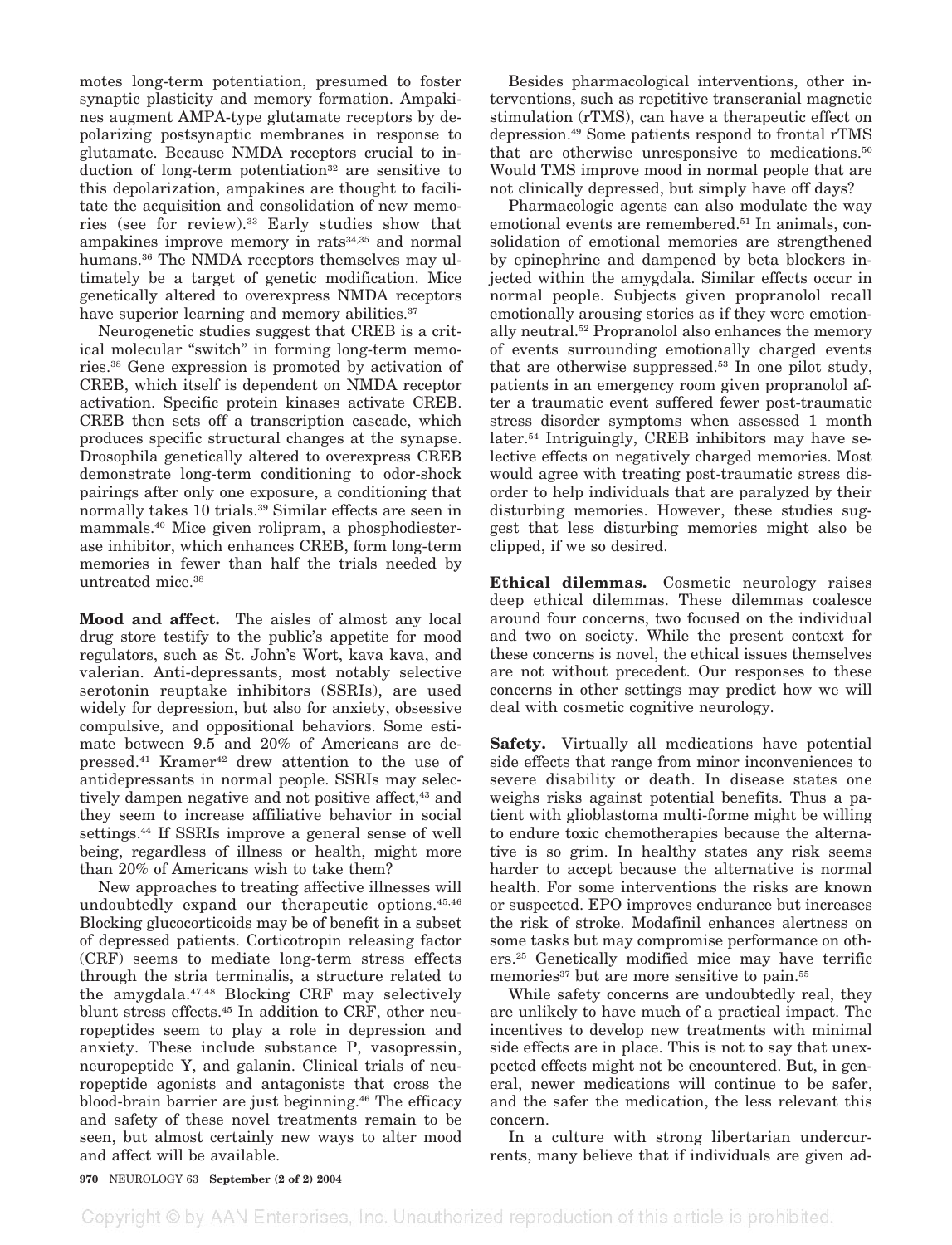equate information about potential side effects, they should be free to make their own decisions. Thus, we place warning labels on cigarette packs and beer bottles. To complicate matters further, it is not obvious that individuals make consistent use of this kind of information in making decisions.<sup>56</sup> Financial investment practices suggest that many Americans are willing to tolerate considerable risk to the point of "irrational exuberance," in hopes of improving their (monetary) quality of life.

**Character and individuality.** This concern takes two general forms, one about eroding character and the other about altering the individual. The erosion of character concern is wrapped around a "no pain, no gain" belief. Struggling with pain builds character, and eliminating that pain undermines good character. Similarly, getting a boost without doing the work is cheating, and such cheating cheapens  $us.57$ 

While these concerns about character run deep, they are mitigated by several factors. Which pains are worth the hypothetical gains they might bring? We live in homes with central heat and air, eat food prepared by others, travel vast distances in short times, take Tylenol for headaches and H2 blockers for heartburn. Perhaps these conveniences have eroded our collective character and cheapened us. But few choose to turn back.

A fundamental concern is that chemically changing the brain threatens our notion of personhood. The central issue may be that such interventions threaten essential characteristics of what it means to be human.9 For example, would selectively dampening the impact of our painful memories change who we are, if we are in some sense the sum of our experiences? This is a difficult issue to grapple with, and consensus on the essence of human nature may be elusive.6,14,58 Some changes in personhood, such as sudden transformational changes in the form of religious epiphanies are not always viewed negatively. Americans often take pride in "reinventing" themselves. Is medically doing so different? For some, medicine paves the way of revealing an identity that is otherwise hidden by circumstance. People claim to "find themselves" through steroids, anti-depressants, mind-altering drugs, and amphetamines.<sup>8</sup> Invasive surgical procedures such as sex-change operations are used to express one's individuality. Elliott, $\delta$  in reviewing such practices, suggests that "in America, technology has become a way for some people to build or reinforce their identity (and their sense of dignity) while standing in front of the social mirror."

**Distributive justice.** If we can make better bodies and brains, who gets them?9 These interventions are expensive and there is no reason to expect insurance companies or the state to pay for them. Perhaps third-party payments for enhancements should be prioritized below more conventional treatments. Then only those who can afford to pay privately

would get enhancements. The rich, in addition to becoming richer, might also become stronger, smarter, and hopefully sweeter than the rest.

A familiar counter to the worry of widening inequities is that this is not a zero sum game. With widening disparities, even those at the bottom of the hierarchy receive some benefit and improve from their previous state in some absolute sense.<sup>9</sup> This argument assumes that people's sense of well-being is determined by an absolute level of quality, rather than a recognition of one's relative place. However, beyond worries about basic subsistence, well-being seems mostly affected by expectations and relative positions in society (reviewed by Frank<sup>59</sup>).

One might argue that the critical issue is access and not availability.<sup>60</sup> If access to such enhancements were open to all, then differences might even be minimized. This argument may have logical merit, but in practice (in the United States) it skirts the issue. We tacitly accept wide disparities in modifiers of cognition, as demonstrated by the acceptance of inequities in education, nutrition, and shelter. Not only have we habituated to these disparities, we limit programs such as Head Start that might attenuate them. Sadly, it is hard to expect that our response to inequities in access to cognitive cosmetics will be different.

**Coercion.** The concern here is that matters of choice can evolve into forces of coercion. Such coercion can take two forms. One is the implicit coercion to maintain or better one's position in some perceived social order. Such pressure increases in a "winner-take-all" environment in which more people compete for fewer and bigger prizes.<sup>61</sup> Many professionals are familiar with Faustian trade-offs of working 60, 80, or more than 100 hours a week to the detriment of health and hearth. Athletes may feel compelled to take steroids to compete at the highest levels and children at high-end preparatory schools take methylphenidate in epidemic proportions.31 To not take advantage of cosmetic neurology might mean being left behind.

A second form of coercion, which has not received attention, is the explicit demand of superior performance by others. Such coercion could take regulatory forms. Yesavage et al.'s<sup>30</sup> findings that pilots taking donepezil performed better in emergencies than those on placebo could have wide implications. If these results are reliable and significant, should pilots be expected to take such medications? Can airline executives require this of pilots? Would they offer financial incentives to pilots willing to take these medications? Will the public, fearful of flying, pay more for cholinergic copilots? Closer to home, should post-call residents take modafinil to attenuate deficits in sustained attention brought on by sleep deprivation? Will hospital administrators require this practice? Insurance companies? Patients?

**September (2 of 2) 2004** NEUROLOGY 63 **971**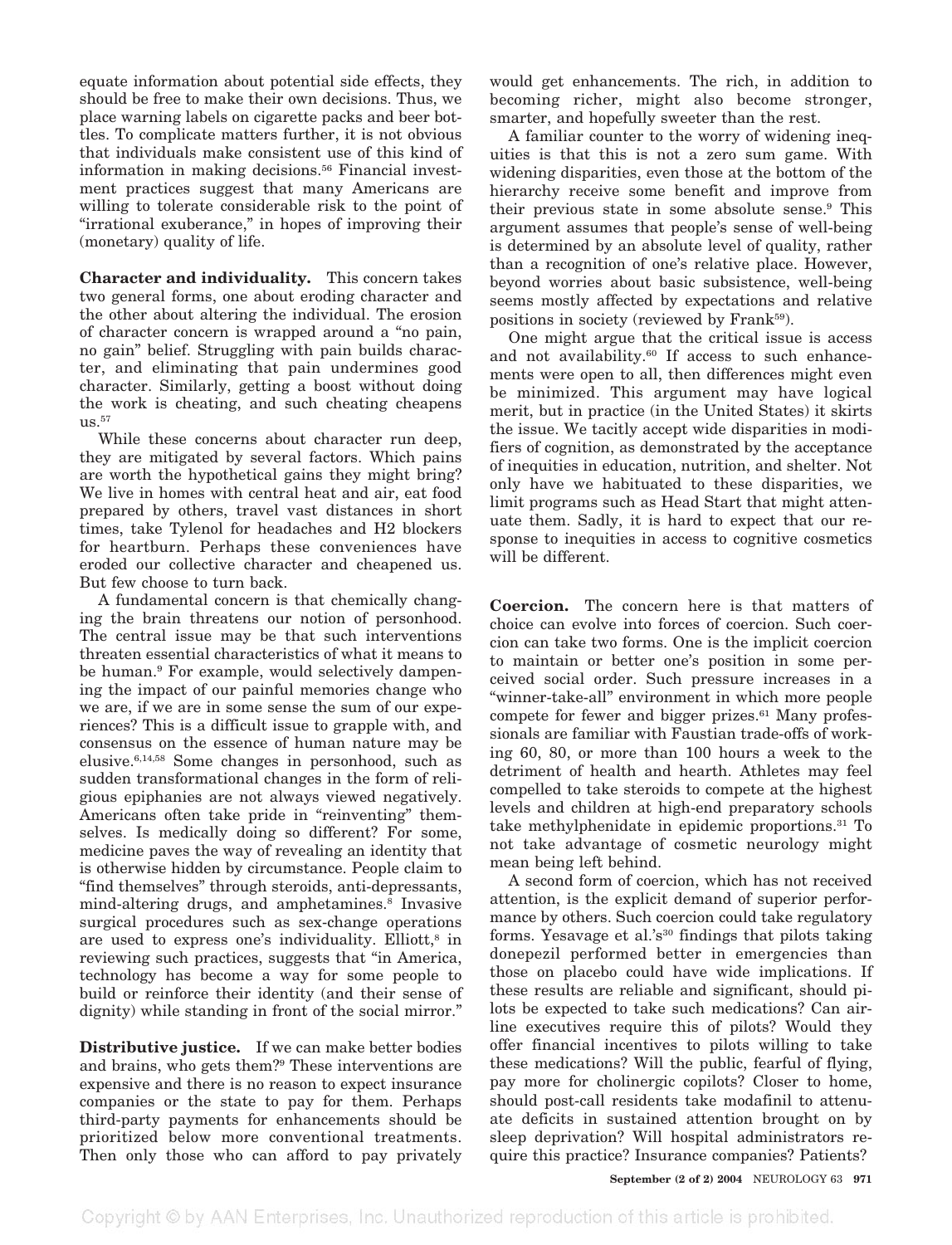**Inevitability.** The ethical concerns raised by cosmetic neurology are serious. However, in my view, hand-wringing of ethicists, journalists, and futurists is unlikely to have much of a restraining effect on its development. When faced with the analogous ethical concerns in other contexts, we collectively shrug our shoulders. Restraint by government regulation, journalistic consternation, and religious admonition are likely to be overwhelmed by a relatively unrestrained market and the military.

**The market.** Treatments to enhance normal abilities are likely to be paid for privately. Many psychiatrists in private practice only accept personal payments for conditions that fall well into the "disease" category. If social pressures encourage wide use of medications to improve quality of life, then pharmaceutical companies stand to make substantial profits and they are likely to encourage such pressures. According to Elliott,<sup>8</sup> in 2001 GlaxoSmith-Klein spent \$91 million dollars in direct advertising to consumers for its medication Paxil, more than Nike spends on its top shoes. It does not take much imagination to see how advertisements for better brains would affect an insecure public. Gingko Biloba, despite its minimal affects on cognition, $62$  is a billion dollar industry. Pharmaceutical companies, undoubtedly encouraged by sales of Viagra, are not oblivious to the marketing possibilities of new "interventions" that could apply to the entire population.31,63 Furthermore, the Academy is unlikely to restrain industry. Scientific leaders who discover new therapeutic possibilities are quick to stake biotech claims.31 Prospecting for better brains may be the new gold rush.

**Military.** If we can make smart bombs, surely we can make smarter bombers. Imagine a soldier that is stronger, faster, more enduring, who learns more quickly, needs less sleep, and is not hampered by disturbing combat memories. The military has long investigated and used enhancements, dating back to "go-pills" (amphetamines) for World War II soldiers.31 At the Defense Advanced Research Projects Agency and other military institutions, considerable research is under way using pharmaceuticals and TMS to modulate cognition.31,49 For example, Fort Rucker investigators found that modafinil had its greatest effects in helicopter simulation performances at the combined nadir of sleep deprivation and circadian troughs.25 Only the tip of this research may surface in the public domain. However, relevant findings from the military may trickle down to civilians. Overfed Hummer vehicles now lumber down the narrow streets of Philadelphia. Perhaps Hummer bodies and brains are around the corner.

**The role of neurologists?** Americans believe that the pursuit of happiness is an unalienable right. This belief assumes we have the wisdom to know what constitutes happiness, an assumption that itself is suspect.<sup>58</sup> Fame and fortune have been standard proxies for happiness in American culture. Better brains may very well join the list, either as a means to fame and fortune, or as a source of happiness itself.57 Since 1997, the FDA has permitted direct marketing to consumers. Physicians are likely to face "patients" insistent on pursuing this means to happiness.

The role of neurologists and psychiatrists is likely to evolve along with the cultural zeitgeist. Some psychologists now focus on normal rather than on psychologically distressed individuals. "Positive psychology" hopes to maximize normal abilities so that individuals can fulfill themselves.64 Therapists are now coaches in the pursuit of happiness. Can positive neurology be far behind?

Scientific, economic, marketing, and regulatory forces are likely to shape the role neurologists and psychiatrists will play in all this. The details are difficult to predict, but what is certain is the fact that clinicians will engage in cosmetic neurology. The practice of cosmetic neurology will be complicated by the fact that we cannot rely on the conventions of traditional practice or the convenience of disease markers as guides to care. As neurologists, we may have special understanding of the potential benefits and risks of quality of life therapies in so far as they work through the nervous system. But we have no special insight into the pursuit of happiness.

One plausible scenario is that neurologists will become quality of life consultants. Following the model of financial consultants, we could offer a menu of options, with the likely outcomes and the incumbent risks stated in generalities. The role would be to provide information while abrogating final responsibility for these decisions to patients. Abrogation of such responsibility is made easier by current practice norms. Financial incentives, driven by forms filled and diagnostic studies ordered, encourage less personal involvement with patients. The comfortable stance would be to let people decide for themselves. After all, isn't autonomy what patients desire? However, the degree of autonomy desired by patients when sick is not so clear.<sup>65</sup> Furthermore, the bewildering array of choices available to American consumers in almost every domain of life is a source of considerable anxiety.66 If the practice of cosmetic neurology encourages the role of patients as consumers, it is in danger of compounding these anxieties.

I am not advocating that neurologists become disengaged purveyors of quality of life elixirs. I am suggesting that this role is a distinct possibility given current trajectories of medical practice. Is this what we want? While I suggest that the advent of cosmetic neurology is inevitable, the specific shape it takes may be subject to modification. I hope this paper encourages discussion of what this shape should be. Such discussions will have to center on two issues, both of which I have tried to show are not straightforward. First, we need an explicit notion of what it means to be human. How else could we motivate our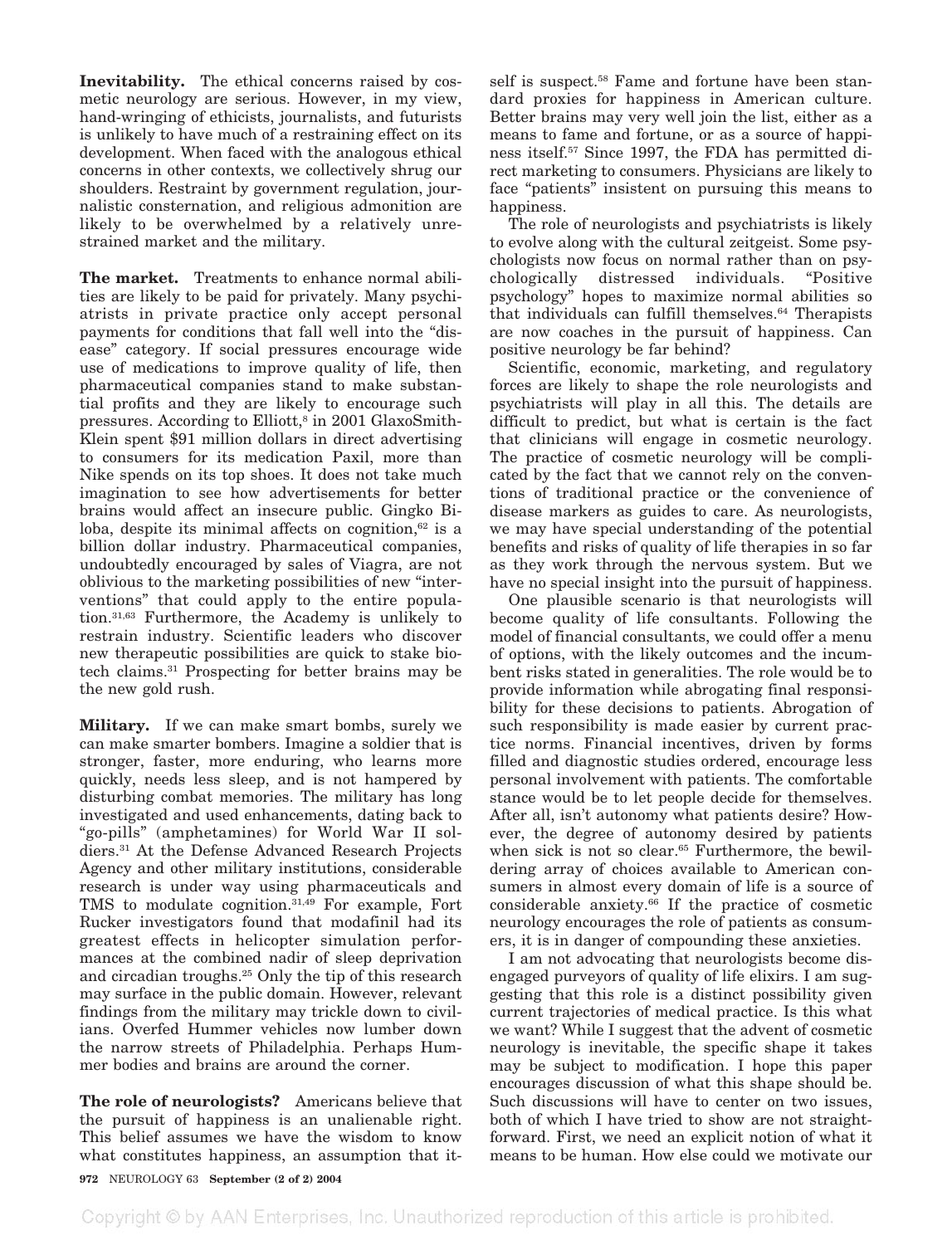choices in enhancing movement, mentation, and mood? Second, we need to have a clear sense of the evolving role of physicians. This sense will be especially important as we wander off the familiar moorings of treating disease.

**Conclusion.** In this paper, I have raised issues about cosmetic neurology that our profession will encounter. We may have our personal opinions on the correctness of such "treatments," but do we have a stand as a profession? We can anticipate facing questions where separating principle from prejudice is not easy and for which there are no easy answers. To make these questions concrete, I invite readers to consider their own views on the following questions:

- 1. Would you take a medication with minimal side effects half an hour before Italian lessons if it meant that you would learn the language more quickly?
- 2. Would you give your child a medication with minimal side effects half an hour before piano lessons if it meant that they learned to play more expertly?
- 3. Would you pay more for flights whose pilots were taking a medication that made them react better in emergencies? How much more?
- 4. Would you want residents to take medications after nights on call that would make them less likely to make mistakes in caring for patients because of sleep deprivation?
- 5. Would you take a medicine that selectively dampened memories that are deeply disturbing? Slightly disturbing?

Such questions are not simply thought experiments. Patients and advocacy groups encouraged by direct advertising to consumers will raise them. How will you respond to these "patients" when they turn to you as the gatekeeper in their pursuit of happiness?

#### **Acknowledgment**

The author thanks Lisa Santer, Barry Schwartz, and H. Branch Coslett for comments on earlier drafts of this paper.

#### **References**

- 1. Groopman J. Eyes wide open. The New Yorker 2001;December 3:52–57.
- 2. Marcus S. Neuroethics: Mapping the Field: Dana Press, 2002.
- 3. Rose S. Smart drugs: do they work, will they be legal. Nature Reviews Neuroscience 2002;3:975–979.
- 4. The ethics of brain science. Open your mind. The Economist, May 2002;25:77–79.
- 5. Farah MJ. Emerging ethical issues in neuroscience. Nature Neuroscience 2002;5:1123–1129.
- 6. Wolpe P. Treatment, enhancement, and the ethics of neurotherapeutics. Brain Cogn 2002;50:387–395.
- 7. Plotz D. The ethics of enhancement. Slate, March 12, 2003. Available at: http://slate.msn.com/id/2079310/.
- 8. Elliott C. American bioscience meets the American dream. The American Prospect 2003;14:38–42.
- 9. President's Council on Bioethics. Beyond Therapy: Biotechnology and the Pursuit of Happiness, 2003. Available at: http://bioethics.gov/reports/ beyondtherapy/index.html.
- 10. Bailey R. The battle for your brain. Reason online, February 2003. Available at: http://reason.com/0302/fe.rb.the.shtml.
- 11. Whitehouse P, Juengst E, Mehlman M, Murray T. Enhancing cognition in the intellectually intact. Hastings Cent Rep 1997;May-June:14–22.
- 12. Harris I. The impact of Parkinson's disease on quality of life, 2003. Available at: http://www.amarinpharma.com/pdfs/HarrisInteractive\_ Parkinson\_toplineReport\_102003.pdf.
- 13. Nortvedt M, Riise T. The use of quality of life measures in multiple sclerosis research. Mult Scler 2003;9:63–72.
- 14. Fukayama F. Our Posthuman Future. New York: Farrar, Straus & Giroux, 2002.
- 15. Cuttler L, Silvers J, Singh J, et al. Short stature and growth hormone therapy: a national study of physician recommendation patterns. JAMA 1996;276:531–537.
- 16. Daniels N. Normal functioning and the treatment-enhancement distinction. Cambridge Quarterly 2000;9:309–322.
- 17. Rudman D, Feller A, Nagraj H, et al. Effects of human growth hormone in men over 60 years old. N Engl J Med 1990;323:1–6.
- 18. Barton-Davis E, Shoturma D, Musaro A, Rosenthal N, Sweeney H. Viral mediated expression of insulin-like growth factor I blocks the aging-related loss of skeletal muscle function. Proc Natl Acad Sci USA 1998;95:15603–15607.
- 19. Gaudard A, Varlet-Marie E, Bressolle F, Audran M. Drugs for increasing oxygen transport and their potential use in doping. Sports Med 2003;33:187–212.
- 20. Varlet-Marie E, Gaudard A, Audran M, Bressolle F. Pharmacokinetics/ pharmacodynamics of recombinant human erythropoietins in doping control. Sports Med 2003;33:301–315.
- 21. Walker-Batson D, Smith P, Curtis S, Unwin H, Greenlee R. Amphetamine paired with physical therapy accelerates motor recovery after stroke: further evidence. Stroke 1995;26:2254–2259.
- 22. Grade C, Redford B, Chrostowski J, Toussaint L, Blackwell B. Methylphenidate in early poststroke recovery: a double-blind, placebocontrolled study. Arch Phys Med Rehabil 1998;79:1047–1050.
- 23. Walker-Batson D, Curtis S, Natarajan R, et al. A double-blind, placebocontrolled study of the use of amphetamine in the treatment of aphasia. Stroke 2001;32:2093–2098.
- 24. Lagarde D, Batejat D, Van Beers P, Sarafian D, Pradella S. Interest of modafinil, a new psychostimulant, during a sixty-hour sleep deprivation experiment. Func Clin Pharmacol 1995;9:1–9.
- 25. Caldwell JJ, Caldwell J, Smythe NR, Hall K. A double-blind, placebocontrolled investigation of the efficacy of modafinil for sustaining the alertness and performance of aviators: a helicopter simulator study. Psychopharmacology 2000;150:272–282.
- 26. Pary R, Lewis S, Matuschka P, Rudzinskiy P, Safi M, Lippman S. Attention deficit disorder in adults. Ann Clin Psychiatry 2002;14:105– 111.
- 27. Weber P, Lutschg J. Methylphenidate treatment. Pediatr Neurol 2002; 26:261–266.
- 28. Diller L. The run on Ritalin: attention deficit disorder and stimulant treatment in the 1990s. Hastings Cent Rep 1996;26:12–14.
- 29. Babcock Q, Byrne T. Student perceptions of methylphenidate abuse at a public liberal arts college. J Am College Health 2000;49:143–145.
- 30. Yesavage J, Mumenthaler M, Taylor J, et al. Donezepil and flight simulator performance: effects on retention of complex skills. Neurology 2001;59:123–125.
- 31. Hall S. The quest for a smart pill. Sci Am 2003;289:54–65.
- 32. Kemp J, McKernan R. NMDA receptor pathway as drug targets. Nature Neuroscience 2002;5 Suppl:1039–1042.
- 33. Lynch G. Memory enhancement: the search for mechanism-based drugs. Nature Neuroscience Supplement 2003;5:1035–1038.
- 34. Granger R, Deadwyler S, Davis M, et al. A drug that facilitates glutamergic transmission reduces exploratory activity and improves performance in a learning dependent task. Synapse 1993;15:326–329.
- 35. Staubli U, Rogers G, Lynch G. Facilitation of glutamate receptors enhances memory. Proc Natl Acad Sci USA 1994;91:777–781.
- 36. Ingvar M, Ambros-Ingerson J, Davis M, et al. Enhancement by an ampakine of memory encoding in humans. Exp Neurol 1997;146:553– 559.
- 37. Tang Y-P, Shimizy E, Dube G, et al. Genetic enhancement of learning and memory in mice. Nature 1999;401:63–69.
- 38. Tully T, Bourtchouladze R, Scott R, Tallman J. Targeting the CREB pathway for memory enhancers. Nature Reviews Drug Discovery 2003; 2:267–277.
- 39. Yin J, Del Vecchio M, Zhou H, Tully T. CREB as memory modulator: induced expression of a dCREB2 activator isoform enhances long-term memory in Drosophila. Cell 1995;81:105–115.
- 40. Scott R, Bourtchouladze R, Gossweiler S, Dubnau J, Tully T. CREB and the discovery of cognitive enhancers. J Mol Neurosci 2002;19:171–177.
- 41. National Institute of Mental health. The numbers count: mental disorders in America. Washington, DC, 2003. Available at: http://www. nimh.nih.gov/publicat/numbers.cfm.
- 42. Kramer P. Listening to prozac. New York: Penguin, 1993.
- 43. Knutson B, Wolkowitz O, Cole S, et al. Selective alteration of personality and social behavior by serotonergic intervention. Am J Psychiatry 1998;155:333–339.
- 44. Tse W, Bond A. Serotonergic intervention affects both social dominance and affiliative behavior. Psychopharmacology 2002;161:373–379.
- 45. Salzano J. Taming stress. Scientific American 2003;289:87–95.

## **September (2 of 2) 2004** NEUROLOGY 63 **973**